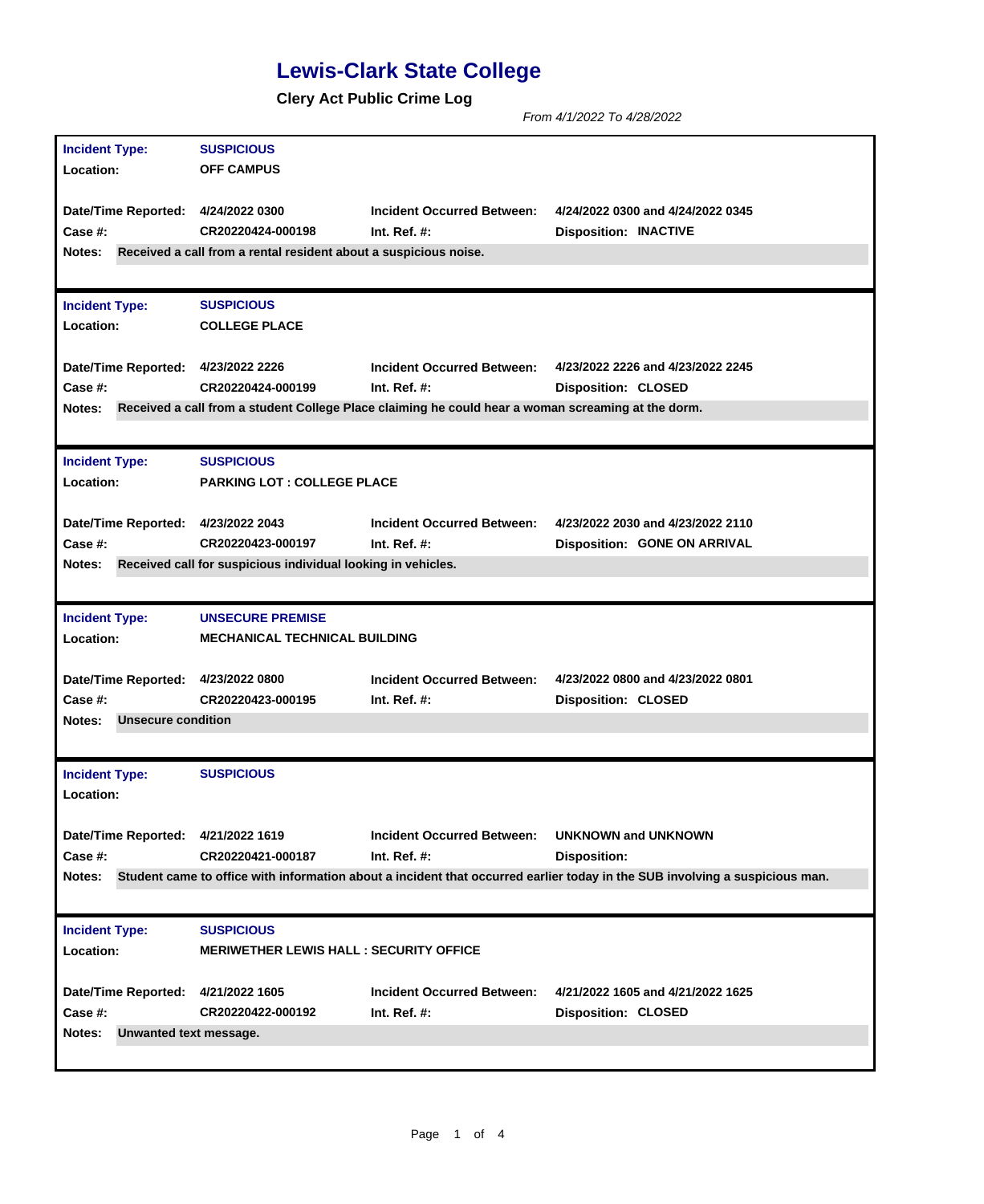| <b>Incident Type:</b>                                              | <b>SUSPICIOUS</b>                                                |                                   |                                   |  |  |  |
|--------------------------------------------------------------------|------------------------------------------------------------------|-----------------------------------|-----------------------------------|--|--|--|
| Location:                                                          | <b>CLEARWATER HALL</b>                                           |                                   |                                   |  |  |  |
|                                                                    |                                                                  |                                   |                                   |  |  |  |
| Date/Time Reported: 4/20/2022 1508                                 |                                                                  | <b>Incident Occurred Between:</b> | 4/19/2022 2200 and 4/19/2022 2230 |  |  |  |
| Case #:                                                            | CR20220420-000183                                                | Int. Ref. $#$ :                   | <b>Disposition: INACTIVE</b>      |  |  |  |
| Man hit students car mirror outside of Clearwater<br><b>Notes:</b> |                                                                  |                                   |                                   |  |  |  |
|                                                                    |                                                                  |                                   |                                   |  |  |  |
| <b>Incident Type:</b>                                              | <b>THEFT</b>                                                     |                                   |                                   |  |  |  |
| Location:                                                          | <b>LIBRARY</b>                                                   |                                   |                                   |  |  |  |
|                                                                    |                                                                  |                                   |                                   |  |  |  |
| Date/Time Reported: 4/12/2022 1607                                 |                                                                  | <b>Incident Occurred Between:</b> | 4/12/2022 1400 and 4/12/2022 1430 |  |  |  |
| Case #:                                                            | CR20220412-000158                                                | Int. Ref. $#$ :                   | <b>Disposition:</b>               |  |  |  |
| Notes:                                                             | White Chromebook taken from second floor of library              |                                   |                                   |  |  |  |
|                                                                    |                                                                  |                                   |                                   |  |  |  |
|                                                                    |                                                                  |                                   |                                   |  |  |  |
| <b>Incident Type:</b>                                              | <b>BURGLARY</b>                                                  |                                   |                                   |  |  |  |
| <b>Location:</b>                                                   | PHYSICAL PLANT : PHYSICAL PLANT COMPOUND                         |                                   |                                   |  |  |  |
| Date/Time Reported: 4/12/2022 0837                                 |                                                                  | <b>Incident Occurred Between:</b> | 4/6/2022 0730 and 4/6/2022 0845   |  |  |  |
| Case #:                                                            | CR20220412-000154                                                | Int. Ref. $#$ :                   | <b>Disposition:</b>               |  |  |  |
| Notes:                                                             | Burglary in Physical Plant. See report # CR20220406-000135       |                                   |                                   |  |  |  |
|                                                                    |                                                                  |                                   |                                   |  |  |  |
|                                                                    |                                                                  |                                   |                                   |  |  |  |
| <b>Incident Type:</b>                                              | <b>UNSECURE PREMISE</b>                                          |                                   |                                   |  |  |  |
|                                                                    |                                                                  |                                   |                                   |  |  |  |
| <b>Location:</b>                                                   | <b>CAMPUS PROPERTY</b>                                           |                                   |                                   |  |  |  |
|                                                                    |                                                                  |                                   |                                   |  |  |  |
| Date/Time Reported: 4/11/2022 2000                                 |                                                                  | <b>Incident Occurred Between:</b> | <b>UNKNOWN and UNKNOWN</b>        |  |  |  |
| <b>Case #:</b>                                                     | CR20220411-000150                                                | Int. Ref. $#$ :                   | <b>Disposition:</b>               |  |  |  |
| Notes:                                                             | Doors found during rounds                                        |                                   |                                   |  |  |  |
|                                                                    |                                                                  |                                   |                                   |  |  |  |
|                                                                    | <b>HIT AND RUN</b>                                               |                                   |                                   |  |  |  |
| <b>Incident Type:</b><br><b>Location:</b>                          | <b>LIBRARY</b>                                                   |                                   |                                   |  |  |  |
|                                                                    |                                                                  |                                   |                                   |  |  |  |
| Date/Time Reported: 4/11/2022 1348                                 |                                                                  | <b>Incident Occurred Between:</b> | <b>UNKNOWN and UNKNOWN</b>        |  |  |  |
| Case #:                                                            | CR20220411-000146                                                | Int. Ref. $#$ :                   | <b>Disposition: REPORT FILED</b>  |  |  |  |
| <b>Notes:</b>                                                      | Employee reported a hit and run to her car north of the Library. |                                   |                                   |  |  |  |
|                                                                    |                                                                  |                                   |                                   |  |  |  |
|                                                                    |                                                                  |                                   |                                   |  |  |  |
| <b>Incident Type:</b>                                              | <b>INTOXICATED PERSON</b>                                        |                                   |                                   |  |  |  |
| Location:                                                          | <b>CLARK HALL</b>                                                |                                   |                                   |  |  |  |
|                                                                    |                                                                  |                                   |                                   |  |  |  |
| Date/Time Reported:                                                | 4/10/2022 0151                                                   | <b>Incident Occurred Between:</b> | 4/10/2022 0218 and UNKNOWN        |  |  |  |
| Case #:                                                            | RLCR20220410-000009                                              | Int. Ref. #:                      | <b>Disposition: REPORT</b>        |  |  |  |
| Notes:                                                             |                                                                  |                                   |                                   |  |  |  |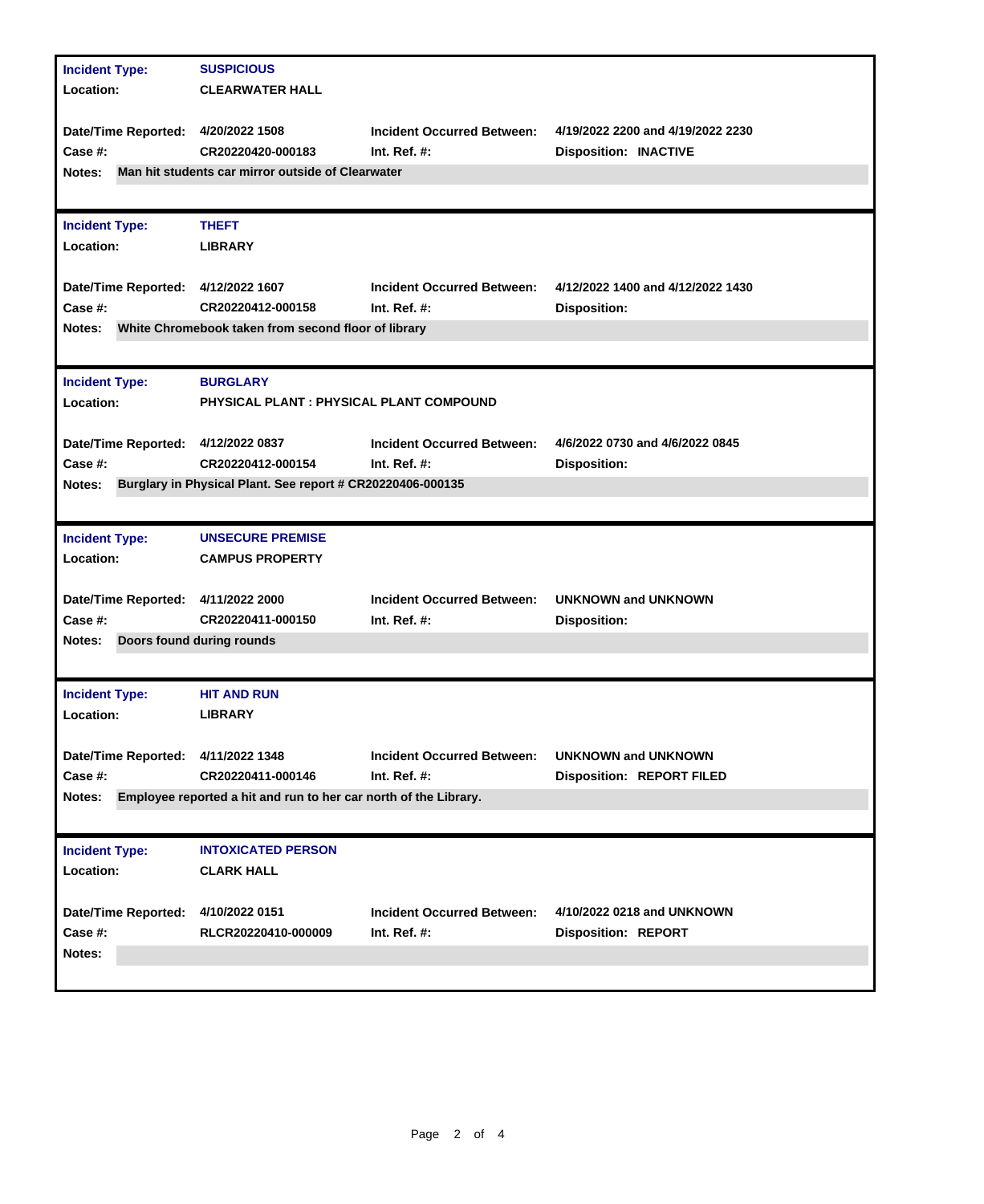| <b>Incident Type:</b>                     | <b>WELFARE CHECK</b>                                                    |                                                                                            |                                             |
|-------------------------------------------|-------------------------------------------------------------------------|--------------------------------------------------------------------------------------------|---------------------------------------------|
| Location:                                 | <b>CLARK HALL</b>                                                       |                                                                                            |                                             |
|                                           |                                                                         |                                                                                            |                                             |
| Date/Time Reported: 4/10/2022 0150        |                                                                         | <b>Incident Occurred Between:</b>                                                          | 4/10/2022 0140 and 4/10/2022 0215           |
| Case #:                                   | CR20220410-000143                                                       | Int. $Ref. #:$                                                                             | Disposition: REPORT FILED-REFERRED TO       |
| <b>Notes:</b>                             | Assisted RA with intoxicated student.                                   |                                                                                            | <b>JUDICIAL</b>                             |
|                                           |                                                                         |                                                                                            |                                             |
| <b>Incident Type:</b>                     | <b>DAMAGED PROPERTY: COLLEGE</b>                                        |                                                                                            |                                             |
| <b>Location:</b>                          | <b>WITTMAN COMPLEX</b>                                                  |                                                                                            |                                             |
|                                           |                                                                         |                                                                                            |                                             |
| Date/Time Reported: 4/8/2022 0040         |                                                                         | <b>Incident Occurred Between:</b>                                                          | 4/8/2022 0040 and 4/8/2022 0050             |
| Case #:                                   | CR20220408-000141                                                       | Int. Ref. $#$ :                                                                            | <b>Disposition: REFERRED TO MAINTENANCE</b> |
| Notes:                                    |                                                                         | While inspecting a room in the WITT Diesel Lab for lights, a damaged wall was found.       |                                             |
|                                           |                                                                         |                                                                                            |                                             |
|                                           |                                                                         |                                                                                            |                                             |
| <b>Incident Type:</b>                     | <b>CAMPUS POLICY VIOLATION</b><br><b>COLLEGE PLACE</b>                  |                                                                                            |                                             |
| <b>Location:</b>                          |                                                                         |                                                                                            |                                             |
| Date/Time Reported: 4/7/2022 2337         |                                                                         | <b>Incident Occurred Between:</b>                                                          | 4/7/2022 2337 and 4/8/2022 0010             |
| Case #:                                   | CR20220408-000140                                                       | Int. Ref. $#$ :                                                                            | <b>Disposition:</b>                         |
| Notes:                                    | Responded to a call from resident assistants for alcohol paraphernalia. |                                                                                            |                                             |
|                                           |                                                                         |                                                                                            |                                             |
|                                           |                                                                         |                                                                                            |                                             |
|                                           |                                                                         |                                                                                            |                                             |
| <b>Incident Type:</b>                     | <b>ALCOHOL OFFENSE</b>                                                  |                                                                                            |                                             |
| <b>Location:</b>                          | <b>COLLEGE PLACE</b>                                                    |                                                                                            |                                             |
|                                           |                                                                         |                                                                                            |                                             |
| Date/Time Reported: 4/7/2022 2337         |                                                                         | <b>Incident Occurred Between:</b>                                                          | 4/8/2022 0015 and UNKNOWN                   |
| Case #:                                   | RLCR20220408-000008                                                     | Int. $Ref. #:$                                                                             | <b>Disposition: REPORT</b>                  |
| Notes:                                    |                                                                         |                                                                                            |                                             |
|                                           |                                                                         |                                                                                            |                                             |
| <b>Incident Type:</b>                     | <b>BURGLARY</b>                                                         |                                                                                            |                                             |
| Location:                                 | <b>WITTMAN COMPLEX</b>                                                  |                                                                                            |                                             |
|                                           |                                                                         |                                                                                            |                                             |
| Date/Time Reported: 4/6/2022 0834         |                                                                         | <b>Incident Occurred Between:</b>                                                          | 4/5/2022 2000 and 4/5/2022 2300             |
| Case #:                                   | CR20220406-000135                                                       | Int. Ref. $#$ :                                                                            | <b>Disposition: OPEN</b>                    |
| <b>Notes:</b>                             |                                                                         | Custodial Staff illegally entered Wittman Building and removed items not belonging to her. |                                             |
|                                           |                                                                         |                                                                                            |                                             |
|                                           | <b>UNSECURE PREMISE</b>                                                 |                                                                                            |                                             |
| <b>Incident Type:</b><br><b>Location:</b> | <b>THOMAS JEFFERSON HALL</b>                                            |                                                                                            |                                             |
|                                           |                                                                         |                                                                                            |                                             |
|                                           | 4/6/2022 0600                                                           | <b>Incident Occurred Between:</b>                                                          | 4/6/2022 0600 and 4/6/2022 0602             |
| Date/Time Reported:<br><b>Case #:</b>     | CR20220406-000134                                                       | Int. Ref. $#$ :                                                                            | <b>Disposition:</b>                         |
| Notes:<br>Unsecure condition.             |                                                                         |                                                                                            |                                             |